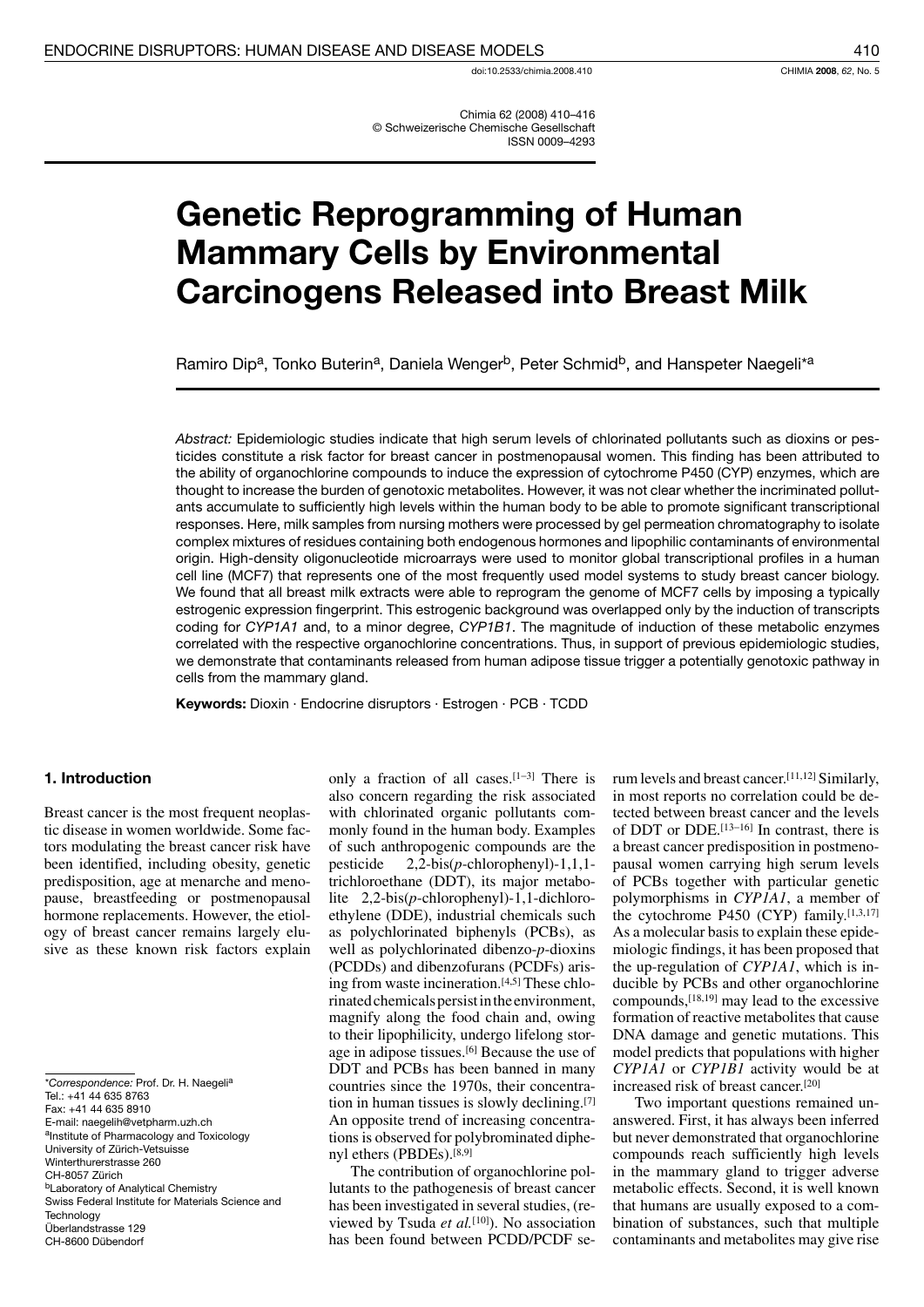to antagonistic interactions that ultimately mitigate their potential toxicity. For example, estrogens have been shown to suppress  $CYPIA1$  expression, [20–22] suggesting that the endogenous hormone  $17\beta$ -estradiol or estrogen-like contaminants counteract a critical biological endpoint of dioxins, PCBs and other CYP inducers. To address these questions, we sought to examine the transcriptional changes elicited by complex mixtures of pollutants that accumulate in the human body. Although persistent organochlorines display long half-lives, [23] considerable amounts are transferred across the mammary gland, [6,8] such that the lipid fraction of breast milk contains contaminants at concentrations similar to those in other fatty compartments. As a consequence, breast milk constitutes a convenient and non-invasive matrix to assess the internal burden of lipophilic chemicals.

The transcriptional effects of breast milk have never been tested on cells from the mammary gland, but conflicting results have been observed in standard bioassays. Some studies showed that breast milk induces the expression of *CYPIA1* or analogous reporter genes, primarily the dioxinresponsive chemically activated luciferase (DR-CALUX) construct, in rat hepatoma cells.<sup>[24-26]</sup> However, a more recent contradictory study showed that breast milk, unlike formula, is unable to induce CYPIA1 expression in human hepatoma cells.[27] In view of these conflicting findings, we used a representative human cell line derived from the mammary epithelium to assess global transcriptional changes induced by lipophilic breast milk extracts.

## 2. Results

# 2.1. Fractionation and Chemical **Analysis**

The concentration of environmental pollutants was determined in the lipid phase of 36 milk samples collected from breastfeeding women in 2002. The samples were fractionated by gel permeation chromatography to obtain residue mixtures comprising a wide spectrum of organic contaminants. The analytes detected by gas chromatography/high resolution mass spectrometry include a range of lower and higher chlorinated PCB congeners (from PCB-28 to PCB-180), 2,3,7,8-substituted PCDDs and PCDFs, DDT, its metabolite DDE, and the most prevalent PBDE congeners (from BDE-28 to PBDE-209). These measurements yielded a group of three samples with very low contaminant levels (no. 28, 34 and 46), representing the reference group, and a second group consisting of the most heavily contaminated samples (no. 32, 43 and 45). Compared to the reference group, the contaminated milk extracts displayed more



Fig. 1. Major chlorinated contaminants in the lipid fraction of breast milk. (A) Concentration of PCBs (expressed as the sum of congeners 28, 52, 101, 118, 138, 153 and 180) compared to the concentration of PCDDs and PCDFs (expressed as WHO-TEQ values). (B) Concentration of DDT and its major metabolite DDE. These graphical representations illustrate the difference between the less contaminated reference samples (no. 28, 34 and 46) and the more contaminated samples no. 32, 43 and 45. PBDEs were detected at considerably lower concentrations than chlorinated chemicals, i.e. between 2.2 ng/g lipid in sample no. 28 and 10.0 ng/g in sample no. 34.

than three-fold increased levels of PCBs, PCDDs and PCDFs (Fig. 1A) and at least 4-fold higher levels of DDT and DDE (Fig. 1B). These two sample groups containing low and high pollutant levels were used for the subsequent gene expression studies.

## **2.2. Genome-wide Expression Changes**

MCF7 cells were incubated directly with the residue mixtures separated from breast milk lipids by gel permeation chromatography. In triplicate experiments, the cell culture medium was supplemented with lipophilic extracts to achieve a contamination level that is equivalent to that found in breast milk with a 5% fat content. After 24 h exposures in reconstituted medium, the cells were harvested and processed for the genome-wide determination of expression profiles using DNA microarrays that cover the sequences of 47'000 human transcripts. The hybridization results were normalized and subsequently filtered using, as the statistical cut-off, a significance value of  $P \le 0.05$  (ANOVA) in at least one of the treatment groups. Initially, the data output was simplified by focusing on transcripts that, upon treatment with at least one of the extracts, show a minimal fold change  $> 5$ relative to the solvent controls. This analysis yielded 57 distinct transcripts that were substantially regulated upon incubation with breast milk extracts (Fig. 2).

The observed expression changes were almost exclusively characterized by the induction of genes such as *RRM2* (ribonucleotide reductase M2), TYMS (thymidylate synthetase), TK1 (thymidine kinase 1), CCNA2 (cyclin A2) or *MCM10* (minichromosome maintenance 10) that take part in a well known mitogenic response to estrogenic stimuli.<sup>[28,29]</sup> The most pronounced up-regulation of estrogen-dependent factors was observed after incubation with extract no. 46, belonging to the reference group of poorly contaminated samples. A side-by-side comparison illustrates that the transcriptional profile induced by this particular extract is nearly identical to that elicited by the endogenous  $17\beta$ -estradiol at the near saturating concentration of 30 pM (Fig. 2). This estrogenic expression pattern was also found after incubation with all other extracts, although with lower amplitudes of regulation.

Another comparison of the same 57 transcripts, in the form of a scatter plot, confirmed that extract no. 46 induces essentially identical transcriptional effects as  $17\beta$ -estradiol (Fig. 3A). However, no direct relationship could be found between the induction of these estrogen-dependent transcripts and the presence of major environmental contaminants. This lack of a positive correlation is evidenced by a comparison between the RRM2 transcripts and the concentration of PCBs (Fig. 3B), PCDDs/ PCDFs (Fig. 3C) or DDT/DDE (Fig. 3D). The distinctive estrogenic background, on the other hand, prompted us to pool the breast milk samples in order to measure their  $17\beta$ -estradiol content by liquid chromatography/tandem mass spectrometry. This analysis demonstrated that the samples contained sufficient  $17\beta$ -estradiol to yield a mean concentration in the culture medium of 6 pM or higher (see Discussion).

The only exception to the overall estrogenic fingerprint induced by breast milk extracts consisted of an up-regulation of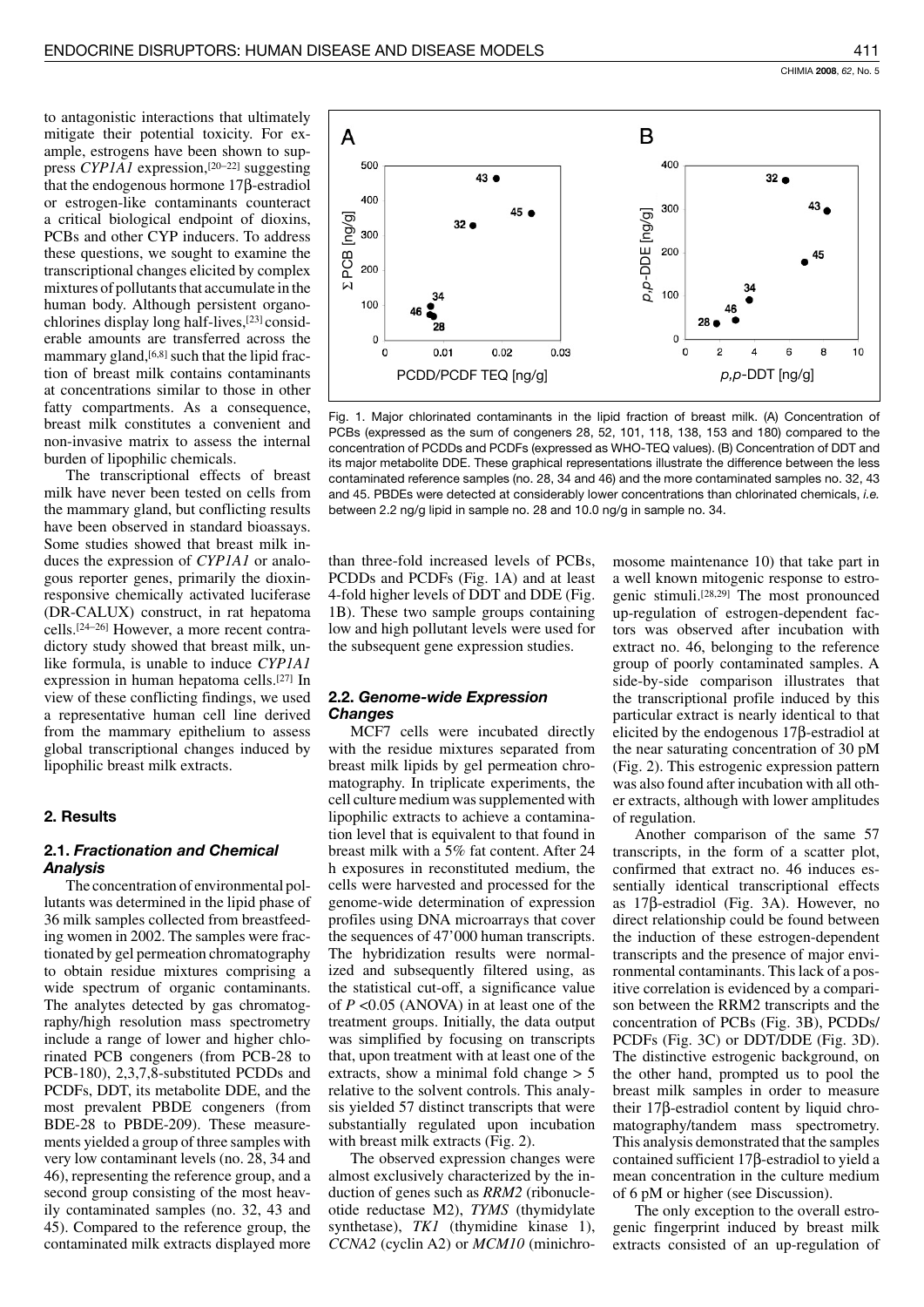

Fig. 2. Transcriptional changes (mean values of three independent experiments) resulting from the incubation of human MCF7 cells with breast milk extracts or a 17 $\beta$ -estradiol standard (30 pM). The fold changes have been determined relative to solvent controls incubated with 0.3% (v/v) DMSO. The microarray hybridization data were analyzed using the GeneSpring software. Only transcripts with a fold change > 5 (statistical cut-off:  $P$  <0.05) in at least one of the treatment groups are shown. The transcripts were arranged following their descending order in the experiments with sample no. 46.

Fig. 3. Estrogenic response induced in MCF7 cells by breast milk extracts. (A) Scatter plot comparing 57 estrogen-regulated transcripts (fold change  $>$  5 in one of the treatment groups;  $P$ <0.05). X-axis, transcriptional induction following treatment with sample no. 46; Y-axis, induction of the same transcripts after incubation with  $17\beta$ -estradiol (30 pM). R, correlation coefficient. (B) Degree of RRM2 induction in relation to the PCB concentrations (sum of congeners 28, 52, 101, 118, 138, 153 and 180). (C) RRM2 induction in relation to PCDD/PCDF levels (expressed as TEQ concentrations). (D) RRM2 induction plotted against the concentration of DDT and DDE.

transcripts coding for two members of the CYP family, i.e. CYP1A1 and CYP1B1. The strongest induction of these metabolic enzymes was detected following treatment with the highly contaminated extract no. 45 (Fig. 2). This induction of *CYPIA1* and CYP1B1, observed in the presence of breast milk residues, was not decreased by co-incubation with the estrogen antagonist ICI 182,780. In contrast, all other transcripts regulated by treatment with milk extracts

no. 32, 43 and 45, belonging to the highly contaminated group, were diminished or suppressed by the addition of ICI 182,780 (Fig. 4). These results confirm that the induction of CYP1A1 and CYP1B1 is independent of signaling pathways driven by estrogen receptors.

Subsequently, the microarray data were reinvestigated to include transcripts with less than five-fold changes relative to the solvent controls. This systematic analysis revealed that no messengers, other than those coding for CYP enzymes and a large number of estrogen-dependent factors, were significantly ( $P < 0.05$ ) up- or downregulated following the treatment with breast milk extracts (data not shown).

# 2.3. Validation of Microarray Results

The DNA microarray hybridization data suggested that CYP1A1 and CYP1B1 constitute the only non-estrogenic tran-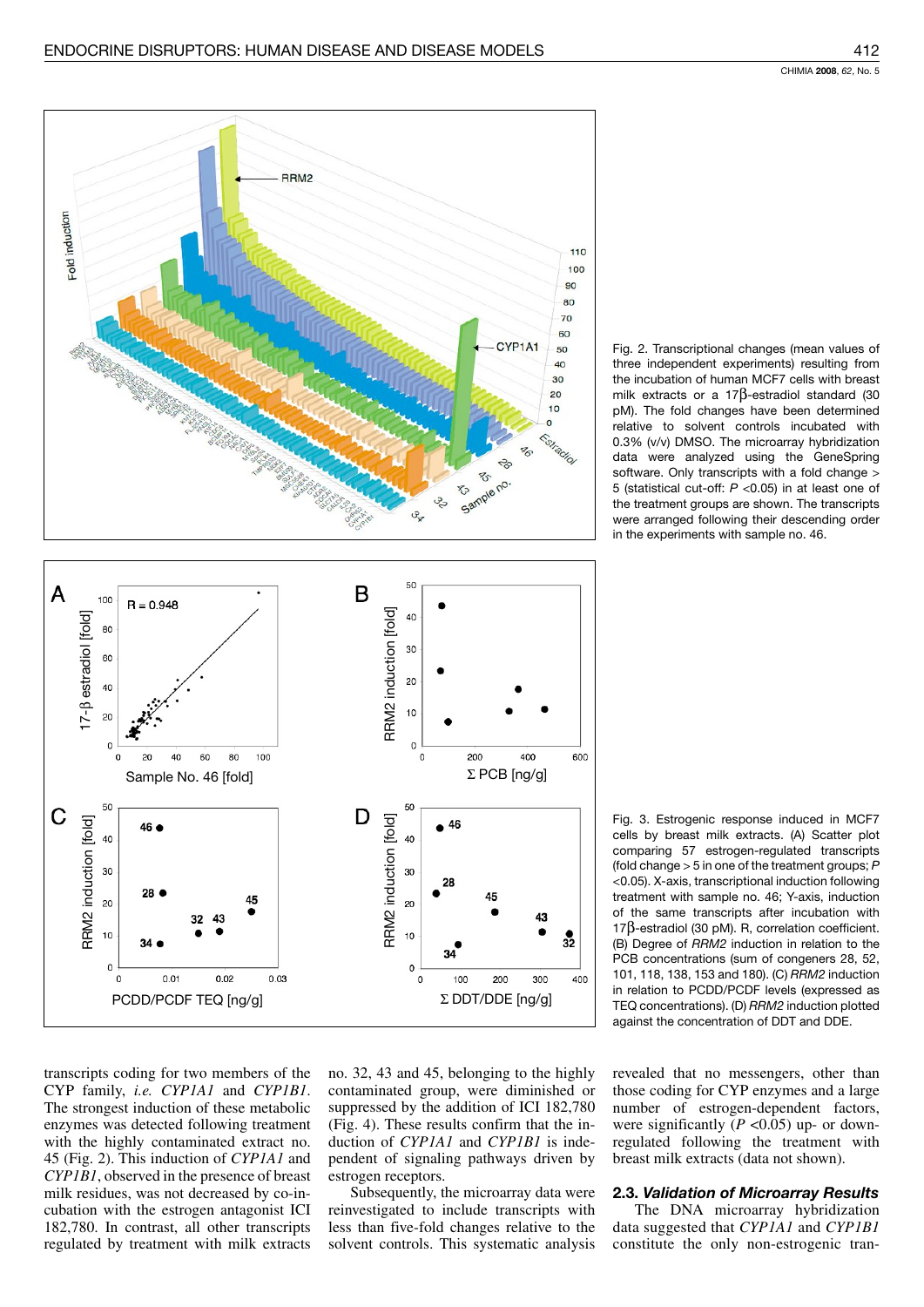

Fig. 4. Effect of an estrogen receptor antagonist (mean values of triplicate experiments). MCF7 cells were incubated with extract no. 32 in the absence (orange bars) or in the presence (blue bars) of ICI 182,780 (100 nM). The fold change is shown for the same 57 transcripts selected in Fig. 2. The effects of ICI 182,780 were calculated using, as the baseline, control experiments with 100 nM of the inhibitor alone. The fold induction values along the Y-axis are plotted in a logarithmic scale. Similar results (suppression of all transcripts except CYP1A1 and CYP1B1) were obtained with extract no. 43 and 45.

scripts in MCF7 cells that are increased after treatment with the breast milk extracts. To confirm this finding, real-time reverse transcriptase-PCR (RT-PCR) assays were carried out using specific primers. After normalization with the endogenous glyceraldehyde-3-phosphate dehydrogenase (GAPDH) control, all expression values were transformed as the ratio of messenger levels between treated cells and the solvent controls. The subsequent comparison of microarray hybridization data with the respective RT-PCR values showed a high degree of concordance. For the CYP1A1 transcript, these quantitative PCR determinations yielded a 7.5- to 37.4-fold upregulation after incubation of MCF7 cells with the more contaminated samples no. 32, 43 and 45. In the presence of the less contaminated reference extracts no. 28, 34 and 46, the CYP1A1 transcript was induced, on the average, only 3.2-fold. Moreover, these RT-PCR quantifications confirmed that the CYP1A1 induction correlates well with the respective concentrations of PCDDs and PCDFs (Fig. 5A) and, to a lesser extent, with the concentration of PCBs (Fig. 5B). As expected, there was no relationship between CYP1A1 induction and the contamination with DDT/ DDE (Fig. 5C). The CYP1B1 transcripts,

determined by real-time RT-PCR, reached a 5.1-fold induction level and, as it was the case for CYP1A1, correlated with the presence of PCDDs/PCDFs and PCBs, but not with DDT/DDE (data not shown).

## 2.4. Analysis by Reporter Gene Assay

A key player in the induction of CYP enzymes by xenobiotics is the aryl hydrocarbon (Ah) receptor. $[30]$  Thus, a reporter gene assay was performed to confirm that the Ah receptor pathway is stimulated in the presence of extracts prepared by gel permeation chromatography. For that purpose, each residue mixture obtained from the lipid component of individual milk samples was used to expose stably transfected H4IIE cells. This rat hepatoma cell line carries a chromosomally integrated construct that drives expression of the firefly luciferase gene under control of a minimal promoter flanked by dioxin response elements.<sup>[31]</sup> The Ah receptor activation was monitored after 24 h treatments by measuring the luciferase activity in cell lysates. The results of this bioassay, expressed as 2,3,7,8-tetrachloro-dibenzo $p$ -dioxin (TCDD) equivalents in the lipid fraction, ranged from 73 pg/g in sample no. 34 to 229 pg/g in sample no. 45. Thus,



Fig. 5. Real-time RT-PCR validation of CYP1A1 induction. The fold changes were determined in triplicate PCR assays and plotted against the respective concentrations of PCDDs/PCDFs (A), PCBs (B) or DDT/DDE (C). The correlation coefficients (R) were calculated assuming a linear relationship.

the reporter gene assay confirmed that all tested milk samples contained environmental contaminants in sufficiently abundant concentrations to activate the Ah receptor.

# 3. Discussion

Previous epidemiologic studies point to a role of CYP1A1 polymorphisms in modulating the predisposition to breast cancer in postmenopausal women. At least two different genotypic variants of this metabolic enzyme have been associated with cancer risk in women carrying high body burdens of PCBs.[1,3,17]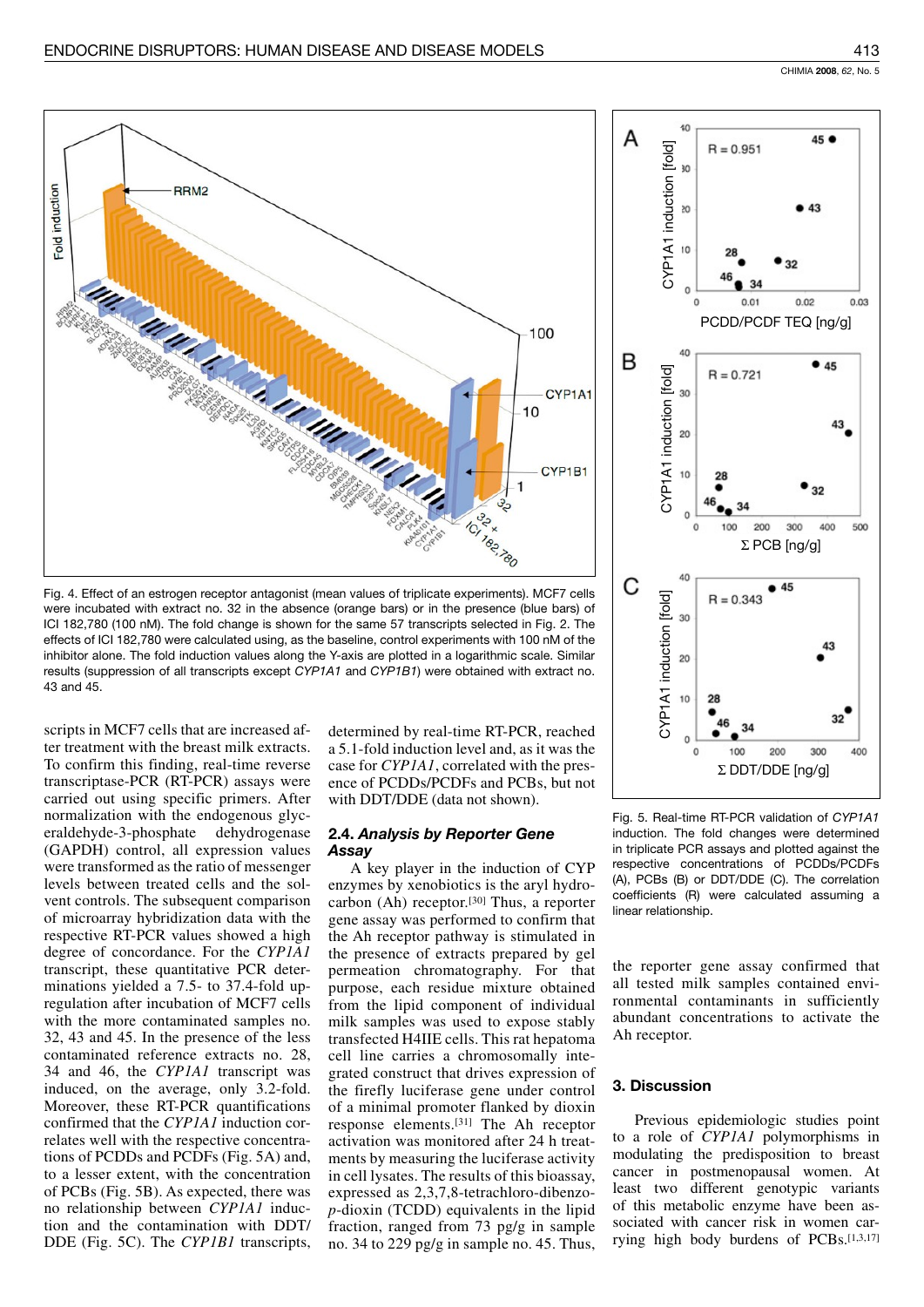CYPIAI is involved in the biotransformation of endogenous or exogenous compounds to yield genotoxic metabolites that cause DNA damage and mutations.<sup>[32-34]</sup> Quinone derivatives produced by cells of the breast epithelium are an example of genotoxic molecules resulting from the oxidation of endogenous hormones.<sup>[35]</sup> There is evidence that polymorphic variants result in a more inducible CYP1A1 gene<sup>[36]</sup> and greater biotransformation activity would enhance the metabolic activation of procarcinogens, thereby increasing the risk of contracting breast cancer.[32,33]

PCBs have been shown to induce the CYP1A1 gene in various experimental systems.[30] However, it was not known whether chlorinated compounds sequester in the human body to reach sufficiently elevated concentrations to be able to stimulate the expression of CYP1A1 or any other relevant gene in the mammary gland. CYP1A1 activity may be determined for example in peripheral blood lymphocytes, but these measurements are susceptible to large individual variations not related to particular genotypic differences or exposure levels.[37] As a consequence, the purpose of this study was to examine whether environmental contaminants released from the human adipose tissue are able to induce significant changes of gene expression in specific target cells. We took advantage of the fact that the lipid fraction of breast milk obtained from nursing mothers reflects the internal burden of persistent pollutants in adipose tissues.[6]

One of the best models to study the simultaneous effects of Ah and estrogen receptor ligands is the MCF7 cell line, which expresses both Ah and estrogen receptors.<sup>[22]</sup> Also, MCF7 cells were selected for this study because they originate from the mammary gland, where epithelial cells become exposed to the contaminants released from the adipose tissue or milk fat. We processed the lipid fraction of milk samples by gel permeation chromatography to isolate representative mixtures of a wide spectrum of contaminants including PCBs, PCDDs, PCDFs, DDT, DDE and PBDEs, along with endogenous hormones or metabolites. Our large-scale transcriptomic analysis demonstrated that these complex lipophilic extracts induce a predominantly estrogenic response in mammary cells that is fully attributable to the presence of the endogenous  $17\beta$ -estradiol (Fig. 2). In fact,  $17\beta$ -estradiol is transferred across the mammary gland generating biologically active concentrations in breast milk<sup>[38]</sup> and physiologic estrogens also appear in the lipid fraction. [39] According to our own measurements by liquid chromatograpyh/tandem mass spectrometry, the final  $17\beta$ -estradiol concentration in the cell culture medium, due to its presence in milk fat, exceeded the *in vitro*  $EC_{50}$  value of 6 pM. Thus, the observed

estrogenic expression profile is induced by the endogenous hormone rather than exogenous factors such as, for example, pesticides or dietary phytoestrogens.

The only non-estrogenic responses arising from the exposure of MCF7 cells to breast milk extracts consisted of the induction of transcripts coding for CYP1A1 and CYP1B1. Unlike all other transcriptional changes, the level of these two messengers was not suppressed by co-incubation with an estrogen receptor antagonist (Fig. 4). Dioxins and PCBs are potent CYP inducers and act mainly through Ah receptor activation.[18,40] This intracellular receptor undergoes heterodimerization upon ligand binding and, after translocation into the nucleus, binds to cognate cis-acting sequences located in the 5'-regulatory region of target genes such as those coding for major xenobiotic metabolizing enzymes. Two independent observations confirm that the lipophilic mixtures isolated from breast milk act through this pathway. First, the DR-CALUX reporter assay, based on a synthetic promoter that detects Ah receptor ligands in a highly selective manner, [31] proves that the Ah receptor is activated following treatment with breast milk extracts. Second, we observed that the amplitude of CYPIA1 and CYPIB1 induction, determined by real-time RT-PCR, correlates with the total concentration PCDD/PCDF (Fig. 5A) and PCBs (Fig. 5B).

The molecular consequences of combined mixtures of dioxins, pesticides and endogenous hormones are poorly understood.<sup>[22]</sup> To our knowledge, this is the first report where a large-scale transcriptomic study has been conducted to monitor the biological activity of complex substance mixtures encountered in the human body. Such a large-scale expression analysis appears to be particularly useful for the evaluation of mixture effects because it provides a suitable method to detect simultaneously the activation or repression of separate pathways. Interestingly, we observed a trend of decreasing estrogenic activity in the more heavily contaminated samples (Figs. 3B, 3C and 3D), suggesting that the incurred mixtures of chlorinated compounds may exert an overall anti-estrogenic activity, as noted before by Pliskova et al.[41] when analyzing the impact of chlorinated organic pollutants in the serum of male volunteers. This view is supported by the known antiestrogenic activity of dioxins and dioxinlike chemicals.<sup>[19]</sup> Thus, the results of our whole-mixture approach is consistent with the extracts being able to induce CYPIA1 and *CYP1B1* and, at the same time, suppress estrogenic responses.

The source of the detected organochlorines and the impact of smoking or other lifestyle factors in determining the exposure level of the different subjects of this

study are unknown. Nevertheless, to our knowledge, this is the first proof that a mixture of contaminants accumulating within individual breast tissues is able to trigger the transcriptional induction of CYP1A1 and *CYP1B1* in cells derived from the mammary epithelium. Our results provide a missing molecular link to explain the role of CYP1A1 polymorphisms in the association between cancer risk and an elevated level of chlorinated chemicals. Based on our findings, it is likely that the endogenous burden of chlorinated chemicals leads to the induction of CYP1A1, thus promoting the formation of genotoxic intermediates or other hazardous metabolites. This cellular reaction may be enhanced in the presence of CYP1A1 variants that are more susceptible to the transcriptional stimulus exerted by chlorinated compounds.<sup>[36,42]</sup> Conversely, the lack of significant associations between these chemicals and breast cancer in some studies (reviewed by Laden et al.<sup>[16]</sup>) is likely due to the fact that only particular genetic risk groups respond with a strong CYP1A1 induction.

## 4. Experimental

#### 4.1. Standards

All analytical standards were from the Cambridge Isotope Laboratories (distributed by LGC Promochem, Wesel, Germany);  $17\beta$ -estradiol was purchased from Fluka (Buchs, Switzerland); 2,3,7,8-tetrachlorodibenzo- $p$ -dioxin (TCDD) was from the NCI Chemical Carcinogen Reference Standard Repository. The inhibitor ICI 182,780 was purchased from TOCRIS Bioscience (Avonmouth, UK).

## 4.2. Human Breast Milk Samples and Extraction

Breast milk samples (150–250 ml) from healthy nursing mothers, donated with informed approval between the 5th and 7th week after delivery, were stored at  $-20^{\circ}$ C until use. The lipid fraction of each sample was separated by centrifugation and extracted as reported previously.<sup>[43]</sup> The lipids were removed by gel permeation chromatography on BioBeads S-X3 (Bio-Rad, Reinach, Switzerland) using cyclohexane/ ethyl acetate as the solvent.

## 4.3. Analysis of Extracts

Cleanup procedures and gas chromatography/high resolution mass spectrometry (GC/HRMS) were based on methods described elsewhere.<sup>[43-45]</sup> Isotopically labeled analogs of each analyte of interest were used as internal standards.

## 4.4. Calculation of Toxic Equivalents

The relative potency of PCDD/PCDF was expressed as World Health Organization toxic equivalent (TEQ) concentrations.<sup>[46]</sup>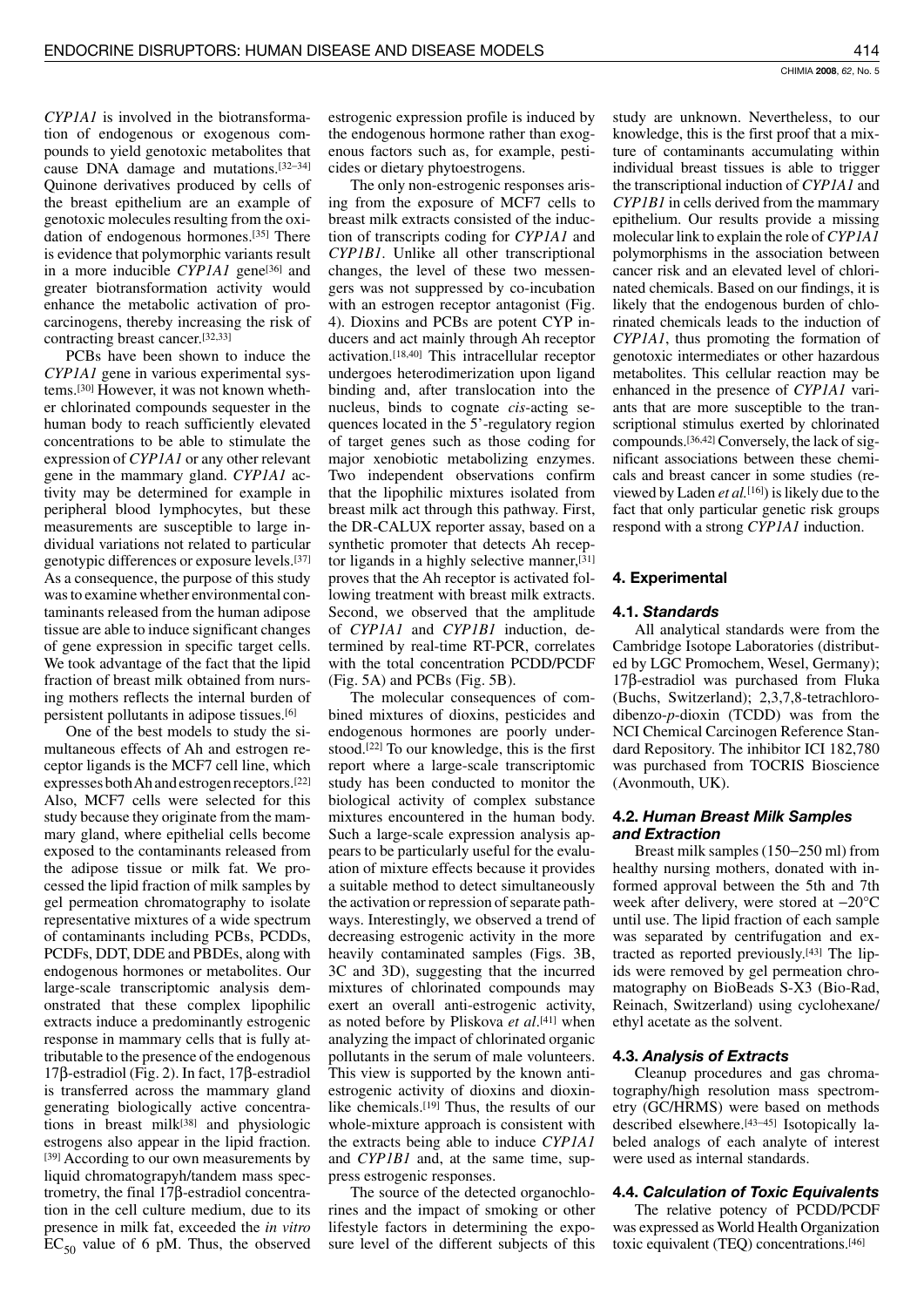# 4.5. Culture of MCF7 Cells and **Treatments**

All cell culture media were from Gibco (Paisley, UK). The MCF7 cell line subtype BUS (provided by A.M. Soto and C. Sonnenschein, Tufts University, Boston, USA) was grown in Dulbecco's Modified Eagle Medium (DMEM) supplemented with 10%  $(v/v)$  fetal bovine serum (FBS). The antibiotics used were 0.1 U/ml penicillin and 0.1 ug/ml streptomycin. The cells were tested for the absence of *Mycoplasma* infection and cultured to 90% confluence at 37 °C in xenoestrogen-free plastic (Corning Inc., Grand Island, USA) under humidified air containing 5% CO<sub>2</sub>. Before each exposure, the growth medium was replaced by phenol red-free DMEM and cells were cultured for 48 h in the presence of 5% charcoal/dextran-stripped FBS. Thereafter, the culture medium was reconstituted with the level of lipophilic contaminants that corresponds to breast milk with an approximate fat content of  $5\%$  (w/v). For that purpose, the residues obtained by gel permeation chromatography of 1.5 g milk fat were dissolved in 90 µl dimethyl sulfoxide (DMSO). Unless otherwise indicated, the resulting DMSO stock was diluted 333-fold in the cell culture medium to yield a final solvent concentration of  $0.3\%$  (v/v). Control cells were incubated with  $0.3\%$  (v/v) DMSO alone.

# 4.6. Global Gene Expression **Analysis**

After a 24 h incubation with milk extracts, MCF7 cells were collected by trypsinization and total RNA was recovered using the RNeasy mini kit (Qiagen, Hilden, Germany). RNA quality was determined by analysis on the Agilent Lab-on-a-chip Bioanalyzer 2100. Samples with a total area under the 28S and 18S bands of less than 65% of the total RNA, as well as a 28S/18S ratio of less than 1.5, were considered to be degraded and therefore excluded from microarray analyses. Complementary DNA and RNA were synthesized using the cDNAsynthesis and IVT Labeling kits (Affymetrix, Santa Clara, CA), respectively. The biotin-labeled RNA was fragmented and hybridized on Human Genome U122 plus 2.0 microarrays (Affymetrix) following the manufacturer's instructions. After hybridization periods of 16 h, the microarrays were processed by automated washing on the Affymetrix Fluidics Station 450. Staining of the hybridized probes was performed with fluorescent streptavidin-phycoerythrin conjugates (1 mg/ml; Molecular Probes). The subsequent scanning of DNA microarrays was carried out on an Affymetrix scanner 3000. The data were normalized and analyzed using the GeneSpring 7.3.1 software (Agilent, Palo Alto, CA). The final results of triplicate experiments were imported into a Microsoft Excel file

for graphical representation and determination of correlation coefficients.

# 4.7. Real-time PCR Assays

PCR validations were carried out to confirm the DNA microarray hybridization results. Primers for the selected transcripts as well as TaqMan probes were obtained from Applied Biosystems (Foster City, CA). Briefly, 100 ng of complementary DNA were mixed with 100 nM of forward and reverse primers and supplemented with 25 nM TaqMan probe in a final volume of  $25$  µl. The reactions were performed in an ABI PRISM 7700 Sequence Detection System (Applied Biosystems) in 45 cycles (95 °C for 15 sec, 60 °C for 1 min) after an initial 10 min incubation at 95 °C. The fold change in the expression of each gene was calculated as described, [47] using the glyceraldehyde-3-phosphate dehydrogenase (GAPDH) transcript as the endogenous control.

# 4.8. Reporter Gene Assay

Stably transfected H4IIE cells were cultured and the DR-CALUX assay was carried out following the standard operating procedure provided by BioDetection Systems (Amsterdam, The Netherlands). Briefly, rat hepatoma cells were seeded in microtiter plates (Nunc, Rochester, USA) with 0.1 ml medium. When a confluence of at least 95% was reached, 0.1 ml of medium containing milk fat extract was added to yield a final DMSO concentration of  $0.8\%$  (v/v). Solvent controls and a standard TCDD dose response were included on each plate. After 24 h exposures, cells were harvested, lysed and assayed for luciferase activity on a microplate luminometer (Dynex, Chantilly, USA). All values were corrected for background luciferase expression detected in the presence of solvent alone. The data obtained from the different TCDD dilutions were fitted to a sigmoidal curve (y  $= a_0 / [1 + (x/a_1) a_2]$ ; y = measured activity,  $x = T CDD$  concentration,  $a_0 = \text{maximum}$ activity,  $a_1 = EC50$ ,  $a_2 = slope$  factor) and luciferase activity induced by milk fat extracts was converted to TCDD equivalents by interpolation.

## **Acknowledgments**

The authors thank the participating mothers for donating milk samples. We thank A. M. Soto and C. Sonnenschein for the gift of MCF7 cells, and R. Schönenberger for the  $17\beta$ -estradiol measurements. This research was supported by the Swiss National Science Foundation grant 4050-066572.

Received: March 22, 2008

 $[1]$ K. B. Moysich, P. G. Shields, J. L. Freudenheim, E. F. Schisterman, J. E. Vena, P. Kostyniak, H. Greizerstein, J. R. Marshall, S. Graham, C. B. Ambrosone,

Cancer Epidemiol. Biomark. Prev. 1999.  $8, 41.$ 

- R. Millikan, E. DeVoto, E. J. Duell, C.-K.  $[2]$ Tse, D. A. Savitz, J. Beach, S. Edmiston, S. Jackson, B. Newman, Cancer Epidemiol. Biomark. Prev. 2000, 9, 1233.
- $\lceil 3 \rceil$ F. Laden, N. Ishibe, S. E. Hankinson, M. S. Wolff, D. M. Gertig, D. J. Hunter, K. T. Kelsey, Cancer Epidemiol. Biomark. Prev. 2002, 11, 1560.
- C. M. Markey, B. S. Rubin, A. M. Soto, C.  $[4]$ Sonnenschein, J. Steroid. Biochem. Mol. Biol. 2003, 83, 235.
- A. J. Hedley, T. W. Wong, L. L. Hui, R.  $[5]$ Malisch, E. A. Nelson, Environ. Health Perspect. 2006, 114, 202.
- L. L. Needham, R. Y. Wang, Environ. [6] Health Perpect. 2002, 110, A317.
- $[7]$ G. M. Solomon, P. M. Weiss, Env. Health Perspect. 2002, 110, A339.
- K. Norén, D. Meironyté, Chemosphere  $[8]$ 2000, 40, 1111.
- O. I. Kalantzi, F. L. Martin, G. O. Thomas, [9] R. E. Alcock, H. R. Tang, S. C. Drury, P. L. Carmichael, J. K. Nicholson, K. C. Jones, Environ. Health Perspect. 2004, 112, 1085.
- [10] H. Tsuda, A. Naito, C. K. Kim, K. Fukamachi, H. Nomoto, M. A. Moore, Jpn. J. Clin. Oncol. 2003, 33, 259.
- [11] K. Steenland, J. Deddens, L. Piacitelli, Am. J. Epidemiol. 2001, 154, 451.
- [12] M. Warner, B. Eskenazi, P. Mocarelli, P. M. Gerthoux, S. Samuels, L. Needham, D. Patterson, P. Brambilla, Environ. Health Perspect. 2002, 110, 625.
- [13] A. Schecter, P. Toniolo, L. C. Dai, L. T. Thuy, M. S. Wolff, Arch. Environ. Contam. Toxicol. 1997, 33, 453.
- [14] P. van't Veer, I. E. Lobbezoo, J. M. Martin-Moreno, E. Guallar, J. Gomez-Aracena, A. E. Kardinaal, L. Kohlmeier, B. C. Martin. J. J. Strain, M. Thamm, P. van Zoonen, B. A. Baumann, J. K. Huttunen, F. J. Kok, Br. Med. J. 1997, 315, 81.
- [15] T. Zheng, T. R. Holford, S. T. Mayne, B. Ward, D. Carter, P. H. Owens, R. Dubrow, S. H. Zahm, P. Boyle, S. Archibeque, J. Tessari, Am. J. Epidemiol. 1999, 150, 453.
- [16] F. Laden, S. E. Hankinson, M. S. Wolff, G. A. Colditz, W. C. Willett, F. E. Speizer, D. J. Hunter, *Int. J. Cancer* 2001, 91, 568.
- [17] Y. Li, R. C. Millikan, D. A. Bell, L. Cui, C.-K. Tse, B. Newman, K. Conway, Breast Cancer Res. 2005, 7, R12.
- [18] A. Poland, J. C. Knutson, Annu. Rev. Pharmacol. Toxicol. 1982, 22, 517.
- [19] S. Safe, Annu. Rev. Pharmacol. Toxicol. 1998, 38, 121.
- [20] X. Coumoul, M. Diry, C. Robillot, R. Barouki, *Cancer Res.* **2001**, 61, 3942.
- [21] H. G. Jeong, S. S. Lee, Cancer Lett. 1998, 133, 177.
- [22] H. G. Jeong, J. Y. Kim, C. Y. Choi, H. J. You, K.-S. Hahm, Cancer Lett. 2001, 165, 95.
- [23] H. J. Geyer, K.-W. Schramm, E. A. Feicht, A. Behechti, C. Steinberg, R. Brüggemann, H. Poiger, B. Henkelmann, A. Kettrup, *Chemosphere* **2002**, 48, 631.
- J. M. Aarts, P. H. Cenijn, B. M. Blankvoort,  $\lceil 24 \rceil$ A. J. Murk, A. Brouwer, Organohal. Comp. 1996, 27, 285.